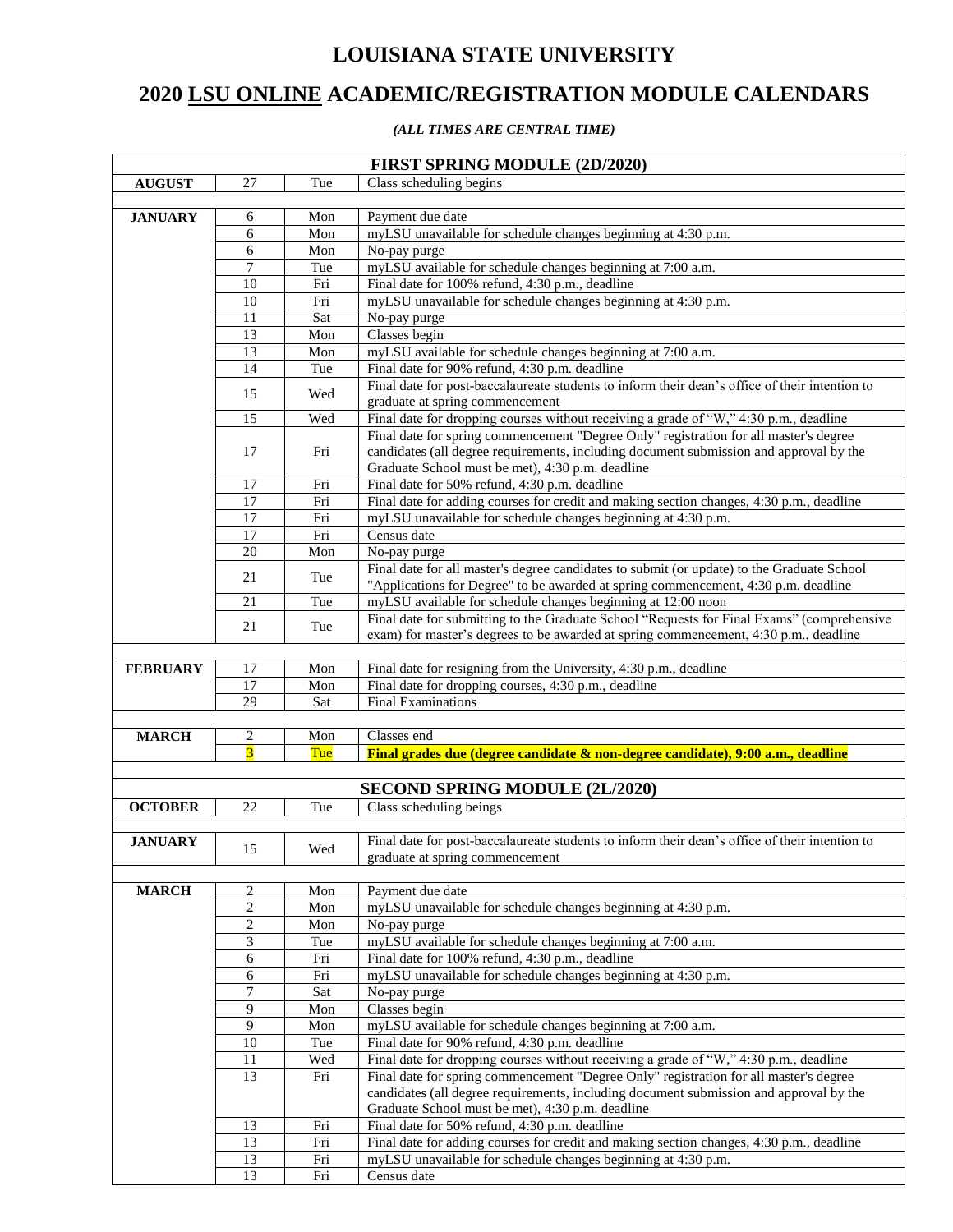|                  | 16              | Mon | No-pay purge                                                                                   |
|------------------|-----------------|-----|------------------------------------------------------------------------------------------------|
|                  | 16              | Mon | Final date for all master's degree candidates to submit (or update) to the Graduate School     |
|                  |                 |     | "Applications for Degree" to be awarded at spring commencement, 4:30 p.m. deadline             |
|                  | 16              | Mon | Final date for submitting to the Graduate School "Requests for Final Exams" (comprehensive     |
|                  |                 |     | exam) for master's degrees to be awarded at spring commencement, 4:30 p.m., deadline           |
|                  | 17              | Tue | myLSU available for schedule changes beginning at 12:00 noon                                   |
|                  |                 |     |                                                                                                |
| <b>APRIL</b>     | 6               | Mon | Final date for submitting to the Graduate School master's degree committee examination         |
|                  |                 |     | reports, 4:30 p.m., deadline                                                                   |
|                  | 13              | Mon | Final date for resigning from the University, 4:30 p.m., deadline                              |
|                  | 13              | Mon | Final date for dropping courses, 4:30 p.m., deadline                                           |
|                  | 25              | Sat | <b>Final Examinations</b>                                                                      |
|                  | 27              | Mon | Classes end                                                                                    |
|                  | $\overline{28}$ | Tue | Final grades due (degree candidate & non-degree candidate), 9:00 a.m., deadline                |
|                  |                 |     |                                                                                                |
|                  |                 |     | <b>FIRST SUMMER MODULE (3D/2020)</b>                                                           |
| <b>SEPTEMBER</b> | 2               | Tue | Class scheduling begins                                                                        |
|                  |                 |     |                                                                                                |
| <b>APRIL</b>     | 27              | Mon | Payment due date                                                                               |
|                  | 27              | Mon | myLSU unavailable for schedule changes beginning at 4:30 p.m.                                  |
|                  | 27              | Mon | No-pay purge                                                                                   |
|                  | 28              | Tue | myLSU available for schedule changes beginning at 7:00 a.m.                                    |
|                  |                 |     |                                                                                                |
| <b>MAY</b>       | 1               | Fri | Final date for 100% refund, 4:30 p.m., deadline                                                |
|                  | 1               | Fri | myLSU unavailable for schedule changes beginning at 4:30 p.m.                                  |
|                  | $\overline{c}$  | Sat | No-pay purge                                                                                   |
|                  | $\overline{4}$  | Mon | Classes begin                                                                                  |
|                  | 4               | Mon | myLSU available for schedule changes beginning at 7:00 a.m.                                    |
|                  | 5               | Tue | Final date for 90% refund, 4:30 p.m. deadline                                                  |
|                  | 6               | Wed | Final date for dropping courses without receiving a grade of "W," 4:30 p.m., deadline          |
|                  | 8               | Fri | Final date for summer commencement "Degree Only" registration for all master's degree          |
|                  |                 |     | candidates (all degree requirements, including document submission and approval by the         |
|                  |                 |     | Graduate School must be met), 4:30 p.m. deadline                                               |
|                  | 8               | Fri | Final date for 50% refund, 4:30 p.m. deadline                                                  |
|                  | 8               | Fri | Final date for adding courses for credit and making section changes, 4:30 p.m., deadline       |
|                  | 8               | Fri | myLSU unavailable for schedule changes beginning at 4:30 p.m.                                  |
|                  | 8               | Fri | Census date                                                                                    |
|                  |                 |     | Final date for all master's degree candidates to submit (or update) to the Graduate School     |
|                  | 11              | Mon | "Applications for Degree" to be awarded at summer commencement, 4:30 p.m. deadline             |
|                  | 11              | Mon | No-pay purge                                                                                   |
|                  | 11              |     | Final date for submitting to the Graduate School "Requests for Final Exams" (comprehensive     |
|                  |                 | Mon | exam) for master's degrees to be awarded at summer commencement, 4:30 p.m., deadline           |
|                  | 12              | Tue | myLSU available for schedule changes beginning at 12:00 noon                                   |
|                  |                 |     |                                                                                                |
| <b>JUNE</b>      | $\mathbf{1}$    | Mon | Final date for post-baccalaureate students to inform their dean's office of their intention to |
|                  |                 |     | graduate at summer commencement                                                                |
|                  | 8               | Mon | Final date for resigning from the University, 4:30 p.m., deadline                              |
|                  | $\,8\,$         | Mon | Final date for dropping courses, 4:30 p.m., deadline                                           |
|                  | 20              | Sat | <b>Final Examinations</b>                                                                      |
|                  | 22              | Mon | Classes end                                                                                    |
|                  | 23              | Tue | Final grades due (degree candidate & non-degree candidate), 9:00 a.m., deadline                |
|                  |                 |     |                                                                                                |
|                  |                 |     | <b>SECOND SUMMER MODULE (1D/2021)</b>                                                          |
| <b>SEPTEMBER</b> | $\overline{2}$  | Tue | Class scheduling begins                                                                        |
|                  |                 |     |                                                                                                |
| <b>JUNE</b>      | 22              | Mon | Payment due date                                                                               |
|                  | 22              | Mon | myLSU unavailable for schedule changes beginning at 4:30 p.m.                                  |
|                  | 22              | Mon | No-pay purge                                                                                   |
|                  | 23              | Tue | myLSU available for schedule changes beginning at 7:00 a.m                                     |
|                  | 26              | Fri | Final date for 100% refund, 4:30 p.m., deadline                                                |
|                  | 26              | Fri | myLSU unavailable for schedule changes beginning at 4:30 p.m.                                  |
|                  | 27              | Sat | No-pay purge                                                                                   |
|                  | 29              | Mon | Classes begin                                                                                  |
|                  | 29              | Mon | myLSU available for schedule changes beginning at 7:00 a.m.                                    |
|                  | $\overline{30}$ | Tue | Final date for 90% refund, 4:30 p.m. deadline                                                  |
|                  |                 |     |                                                                                                |
| <b>JULY</b>      | 1               | Wed | Final date for dropping courses without receiving a grade of "W," 4:30 p.m., deadline          |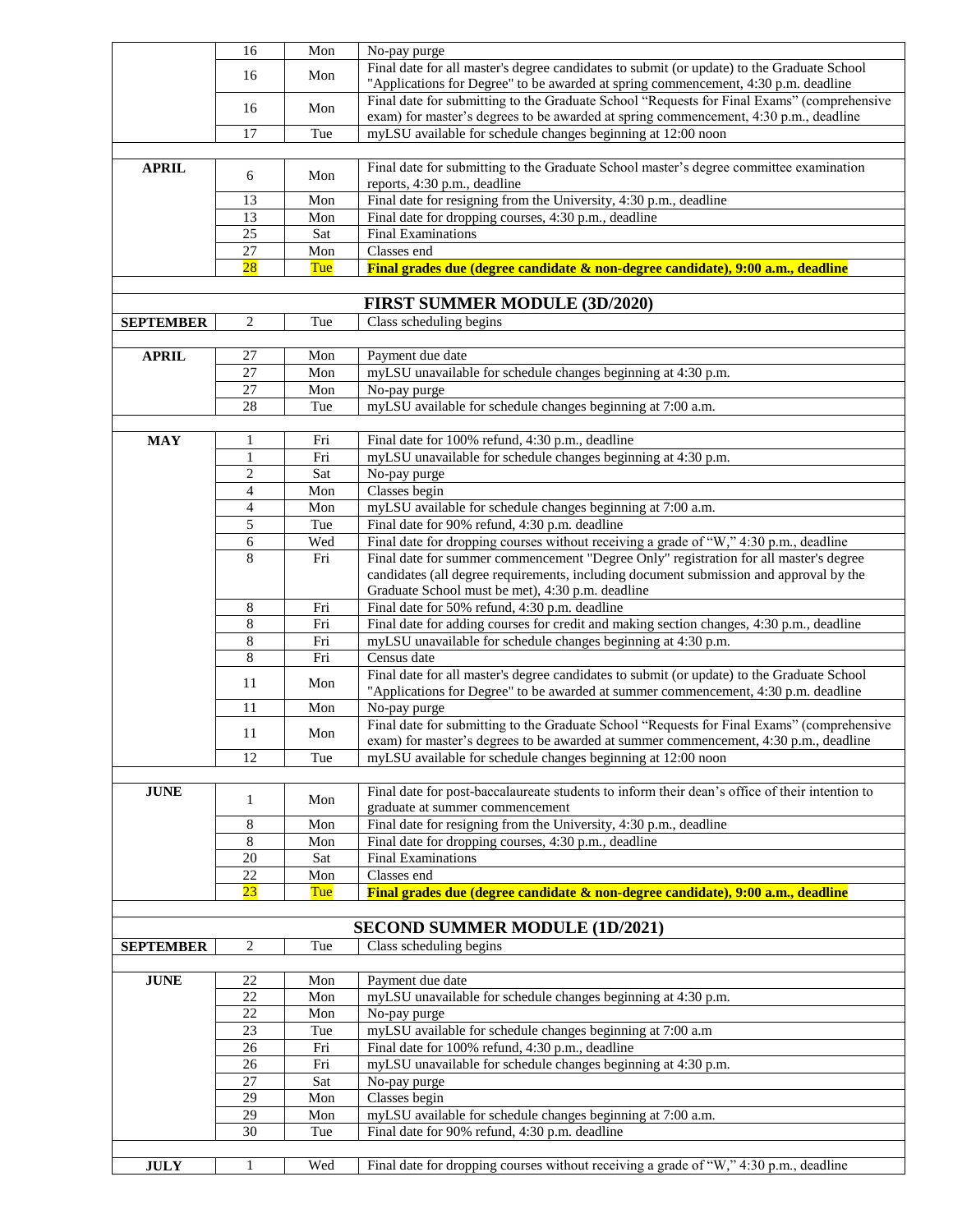|                  | 3              | Fri | Final date for fall commencement "Degree Only" registration for all master's degree                                                        |
|------------------|----------------|-----|--------------------------------------------------------------------------------------------------------------------------------------------|
|                  |                |     | candidates (all degree requirements, including document submission and approval by the                                                     |
|                  |                |     | Graduate School must be met), 4:30 p.m. deadline                                                                                           |
|                  | 3              | Fri | Final date for 50% refund, 4:30 p.m. deadline                                                                                              |
|                  | $\overline{3}$ | Fri | Final date for adding courses for credit and making section changes, 4:30 p.m., deadline                                                   |
|                  | 3              | Fri | myLSU unavailable for schedule changes beginning at 4:30 p.m.                                                                              |
|                  | 3              | Fri | Census date                                                                                                                                |
|                  | 6              | Mon | Final date for all master's degree candidates to submit (or update) to the Graduate School                                                 |
|                  |                |     | "Applications for Degree" to be awarded at fall commencement, 4:30 p.m. deadline                                                           |
|                  | 6              | Mon | Final date for submitting to the Graduate School "Requests for Final Exams" (comprehensive                                                 |
|                  |                |     | exam) for master's degrees to be awarded at fall commencement, 4:30 p.m., deadline                                                         |
|                  | 6              | Mon | No-pay purge                                                                                                                               |
|                  | 7              | Tue | myLSU available for schedule changes beginning at 12:00 noon                                                                               |
|                  |                |     |                                                                                                                                            |
| <b>AUGUST</b>    | 3              | Mon | Final date for resigning from the University, 4:30 p.m., deadline                                                                          |
|                  | 3              | Mon | Final date for dropping courses, 4:30 p.m., deadline                                                                                       |
|                  | 10             | Mon | Final date for post-baccalaureate students to inform their dean's office of their intention to                                             |
|                  |                |     | graduate at fall commencement                                                                                                              |
|                  | 15             | Sat | <b>Final Examinations</b>                                                                                                                  |
|                  | 17             | Mon | Classes end                                                                                                                                |
|                  | <b>18</b>      | Tue | Final grades due (degree candidate & non-degree candidate), 9:00 a.m., deadline                                                            |
|                  |                |     |                                                                                                                                            |
|                  |                |     | FIRST FALL MODULE (1L/2021)                                                                                                                |
| <b>JANUARY</b>   | 13             | Tue | Class scheduling begins                                                                                                                    |
|                  |                |     |                                                                                                                                            |
| <b>AUGUST</b>    | 17             | Mon | Final date for post-baccalaureate students to inform their dean's office of their intention to                                             |
|                  |                |     | graduate at fall commencement                                                                                                              |
|                  | 17             | Mon | Payment due date                                                                                                                           |
|                  | 17             | Mon | myLSU unavailable for schedule changes beginning at 4:30 p.m.                                                                              |
|                  | 17             | Mon | No-pay purge                                                                                                                               |
|                  | 18             | Tue | myLSU available for schedule changes beginning at 7:00 a.m.                                                                                |
|                  | 21             | Fri | Final date for 100% refund, 4:30 p.m., deadline                                                                                            |
|                  | 21             | Fri | myLSU unavailable for schedule changes beginning at 4:30 p.m.                                                                              |
|                  | 22             | Sat | No-pay purge                                                                                                                               |
|                  | 24             | Mon | Classes begin                                                                                                                              |
|                  | 24             | Mon | myLSU available for schedule changes beginning at 7:00 a.m.                                                                                |
|                  | 25             | Tue | Final date for 90% refund, 4:30 p.m. deadline                                                                                              |
|                  | 26             | Wed | Final date for dropping courses without receiving a grade of "W," 4:30 p.m., deadline                                                      |
|                  |                | Fri | Final date for fall commencement "Degree Only" registration for all master's degree                                                        |
|                  | 28             |     | candidates (all degree requirements, including document submission and approval by the<br>Graduate School must be met), 4:30 p.m. deadline |
|                  | 28             | Fri | Final date for 50% refund, 4:30 p.m. deadline                                                                                              |
|                  | 28             | Fri | Final date for adding courses for credit and making section changes, 4:30 p.m., deadline                                                   |
|                  | 28             | Fri | myLSU unavailable for schedule changes beginning at 4:30 p.m.                                                                              |
|                  | $28\,$         | Fri | Census date                                                                                                                                |
|                  | 31             | Mon | No-pay purge                                                                                                                               |
|                  |                |     |                                                                                                                                            |
| <b>SEPTEMBER</b> |                |     | Final date for all master's degree candidates to submit (or update) to the Graduate School                                                 |
|                  | $\mathbf{1}$   | Tue | "Applications for Degree" to be awarded at fall commencement, 4:30 p.m. deadline                                                           |
|                  |                |     | Final date for submitting to the Graduate School "Requests for Final Exams" (comprehensive                                                 |
|                  | $\mathbf{1}$   | Tue | exam) for master's degrees to be awarded at fall commencement, 4:30 p.m., deadline                                                         |
|                  | 1              | Tue | myLSU available for schedule changes beginning at 12:00 noon                                                                               |
|                  | 28             | Mon | Final date for resigning from the University, 4:30 p.m., deadline                                                                          |
|                  | 28             | Mon | Final date for dropping courses, 4:30 p.m., deadline                                                                                       |
|                  |                |     |                                                                                                                                            |
| <b>OCTOBER</b>   | 10             | Sat | Final Examinations                                                                                                                         |
|                  | 12             | Mon | Classes end                                                                                                                                |
|                  | 13             | Tue | Final grades due (degree candidate & non-degree candidate), 9:00 a.m., deadline                                                            |
|                  |                |     |                                                                                                                                            |
|                  |                |     | <b>SECOND FALL MODULE (1P/2021)</b>                                                                                                        |
| <b>JANUARY</b>   | 13             | Tue | Class scheduling begins                                                                                                                    |
|                  |                |     |                                                                                                                                            |
| <b>AUGUST</b>    |                |     | Final date for post-baccalaureate students to inform their dean's office of their intention to                                             |
|                  | 17             | Mon | graduate at fall commencement                                                                                                              |
|                  |                |     |                                                                                                                                            |
| <b>OCTOBER</b>   | 12             | Mon | Payment due date                                                                                                                           |
|                  | 12             | Mon | myLSU unavailable for schedule changes beginning at 4:30 p.m.                                                                              |